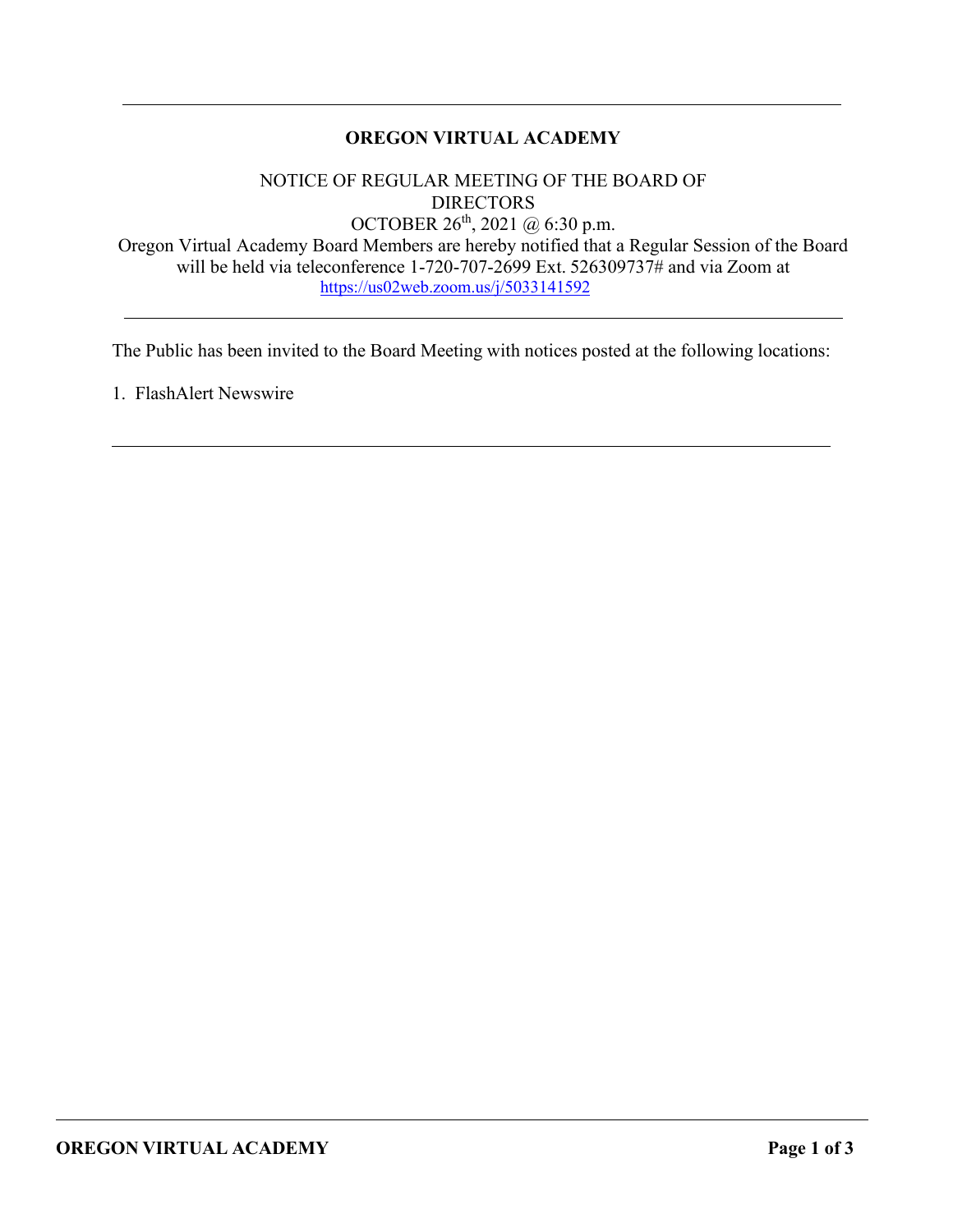# **AGENDA REGULAR MEETING AGENDA**

## **BOARD OF DIRECTORS OREGON VIRTUAL ACADEMY**

#### **TUESDAY, OCTOBER 26th, 2021 AT 6:30 p.m.** <https://us02web.zoom.us/j/5033141592>

# **INSTRUCTIONS FOR PRESENTATIONS TO THE BOARD BY PARENTS AND CITIZENS**

The Oregon Virtual Academy welcomes your participation at the School's Board meetings. The purpose of a public meeting of the Board of Directors is to conduct the affairs of the School in public. We are pleased that you are in attendance and hope that you will visit these meetings often. Your participation assures us of continuing community interest in our School. To assist you in the ease of speaking/participating in our meetings, the following guidelines are provided.

- 1. Agendas are available to all audience members at the door to the meeting or by requesting the agenda from School Officials (541-751-8060).
- 2. The "Public Comment" portion is set aside for members of the audience to raise issues that are not specifically on the agenda. These presentations are limited to three (3) minutes and total time allotted to non-agenda items will not exceed fifteen (15) minutes. The Board may give direction to staff to respond to your concern or you may be offered the option of returning with a citizen-requested item.
- 3. When addressing the Board, speakers are requested to state their name and address, and to adhere to the time limits set forth.
- 4. Citizens may request that a topic related to school business be placed on a future agenda by submitting a written request at least seventy-two (72) hours in advance of any regular meeting. Once such an item is properly placed on the agenda, the Board can respond, interact, and act upon the item.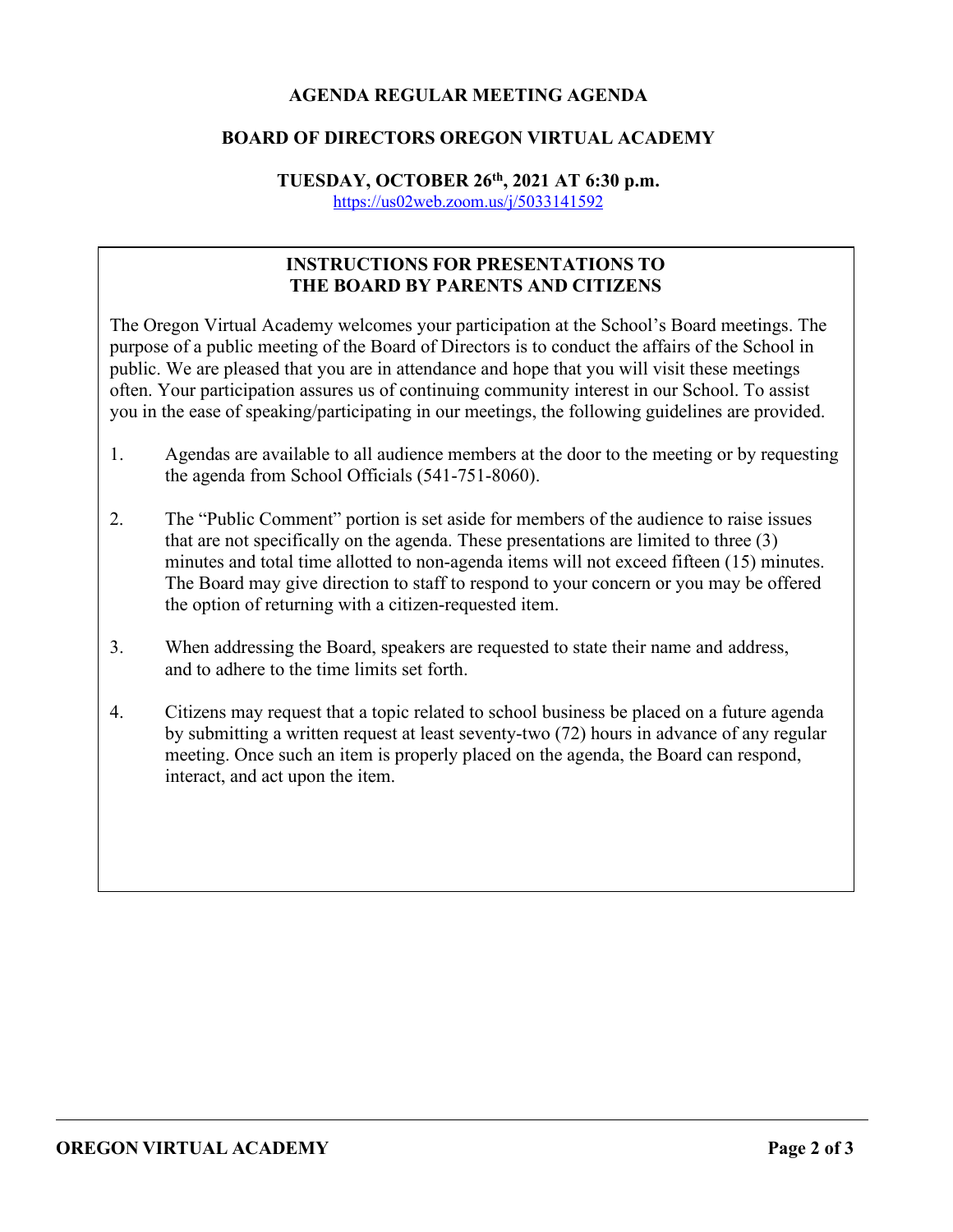# **I. PRELIMINARY**

- 1. Call to Order
- 2. Roll Call

| <b>Member</b>           | <b>Title</b> | <b>Term</b>          | Present Absent In | Out |
|-------------------------|--------------|----------------------|-------------------|-----|
| Barry Jahn              | Chair        | 2019-2022            |                   |     |
| Myk Herndon             | Treasurer    | 2018-2021            |                   |     |
| Paul Tannahill          | Secretary    | 2018-2021            |                   |     |
| <b>Franklin Roberts</b> | Member       | 2020-2023            |                   |     |
| Megan Trow              | Member       | $\mid$ 2020-2023     |                   |     |
| MJ Sandall              |              | Vice Chair 2020-2023 |                   |     |
| <b>Steven Isaacs</b>    | Member       | 2021-2024            |                   |     |

3. Approval of Agenda

## **II. COMMUNICATIONS**

1. Public Comments: No individual comment shall be for more than three (3) minutes and the total time for this purpose shall not exceed fifteen (15) minutes

### **Sign-up link:<https://forms.gle/w6NK7v7RzJturs1c7>**

- Participants wishing to speak during public comment must sign-up ahead of time, no later than 8am on the Sunday prior to the meeting. Signing up does not guarantee a spot in the requested month. This will be based on availability.
- Speakers will be notified by Noon on the Monday prior to the meeting via email if they have secured a speaking slot
	- o The Board Chair will select up to 5 speakers for each meeting but may change the overall number of available slots based on need.
	- $\circ$  If slots fill up in the selected month, people making requests may be offered the next available slot in subsequent months.

### **III. BOARD/STAFF DISCUSSION**

- 1. David Spitzer (Spitzertech) Update on Data Transfer
- 2. Finance and Budget Report
- 3. Bill pay report process by Hallie (Jordan Ramis/Goldberg Kohn, others)
- 4. Hosting Board Meetings as Zoom Webinars
- 5. Discuss Board Policies, "Edited [Policy 2,](https://drive.google.com/drive/folders/1ioKlHppnhPeLjAC_nOSF-7mRLKaXDhGv?usp=sharing) "A" and "B". The Policy decisions are to reestablish compliance and have no bearing on bargaining.
- 6. [Board Calendar](https://docs.google.com/document/d/1tVrSGJ6v5gCtv5NNlIoGCFS6zIGPmcuhm6aP9laESig/edit?usp=sharing) Committee report
- 7. AFT/OEU update (request/response submitted)

# **IV. EXECUTIVE DIRECTOR**

- 1. Enrollment Update
- 2. Department/Staff Spotlight
- 3. Website/Social Media Update
- 4. Final Vaccination Policy Summary
- 5. BOY Star360 Report